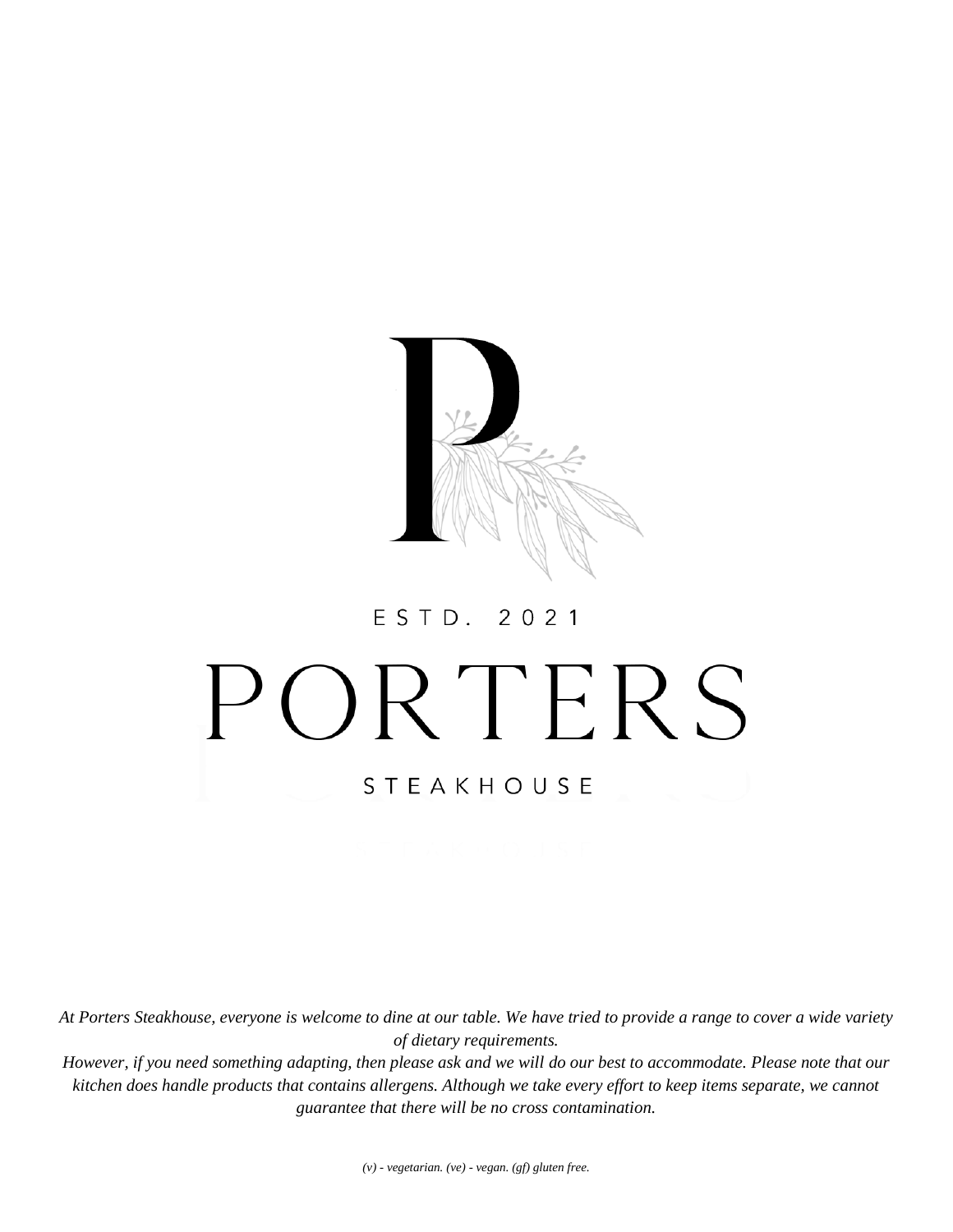# **Small Plates**

## *6 per dish*

**Papada Asparagus** *with bearnaise & parmesan dust*

# **Dry-Aged Beef Croquettes** *with horseradish cream*

**Monkfish Popcorn** *served in a baby-gem boat with hot sauce*

> **Crispy Squid** *with tartare sauce*

# **Charred Purple-Sprouting Broccoli**

*with sesame soy dressing & garlic crumb (ve)*

**Tempura Oyster Mushroom** *with black garlic aioli (ve)*

# **Charcoal Cheddar Arancini**

*with truffle mayo (v)*

*8 per dish* 

# **Braised Pork Belly**

*with bourbon-mustard mousse, pickled beetroot & beetroot ketchup (gf)*

**Dry-Aged Beef Meatballs** *with house tomato sauce & garlic ciabatta (gf on request)*

**Crab Soldiers**

*white crab meat on toasted bread with crab bechamel, lemon & parsley*

**King Prawns** *in a chilli & garlic butter (gf)*

# **Isle of Wight Caprese Salad**

*isle of wight tomatoes with fresh burrata & a blackberry balsamic glaze (v)*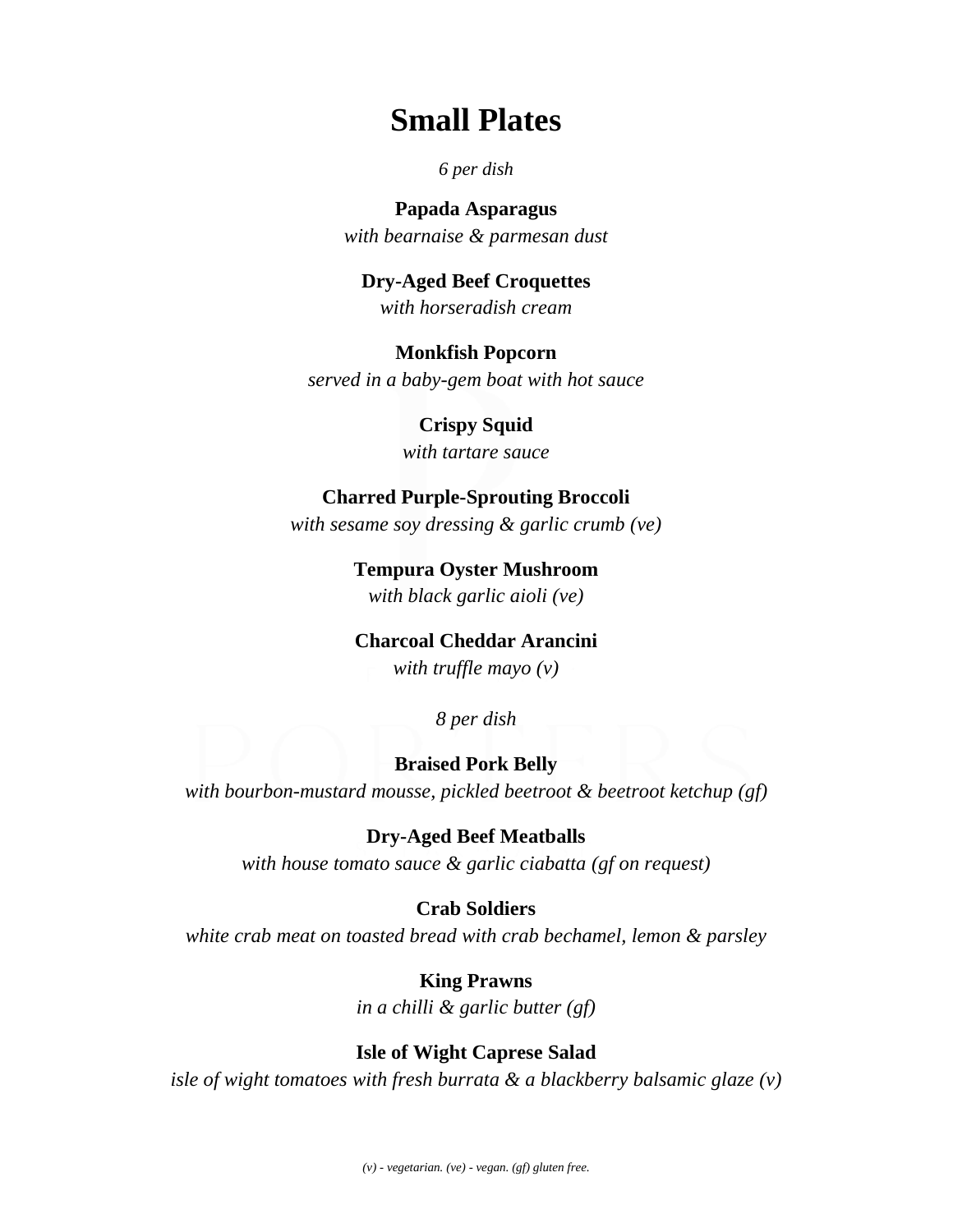# **Mains**

# **Gnocchi**

*Rhubarb puree, pickled beetroot & shaved pecorino (v)* 14

# **Tortellini**

*truffled Jerusalem artichoke with butter emulsion (v)* 14

#### **Risotto**

*burnt tomato with scallions & old winchester (gf) (ve on request)* 14

# **Plaice**

*locally sourced whole plaice with burnt butter & seasonal greens (gf)* 18

# **Baby Gem Salad**

*charred baby gem, beef fat croutons, anchovy dressing & old winchester* 10

#### **Scallops**

*with asparagus, saffron sweetcorn puree & crispy papada (gf)* 18

# **Burgers**

*All burgers served with tomato, fresh onions & skinny fries.*

#### **Charcoal Cheddar Burger**

Dry-Aged Beef Burger with Charcoal Cheddar sauce, crispy bacon & an onion ring. 18

**Blue Cheese Burger** Dry-Aged Beef Burger with Isle of Wight Blue, mushrooms, crispy bacon & pesto. 18

#### **Chicken Burger**

Buttermilk Chicken Breast, Black Cow Vintage Cheddar, crispy bacon & truffle mayo 16

**Veggie Burger** Cajun sweet potato & bean with vegan goat's cheese. 15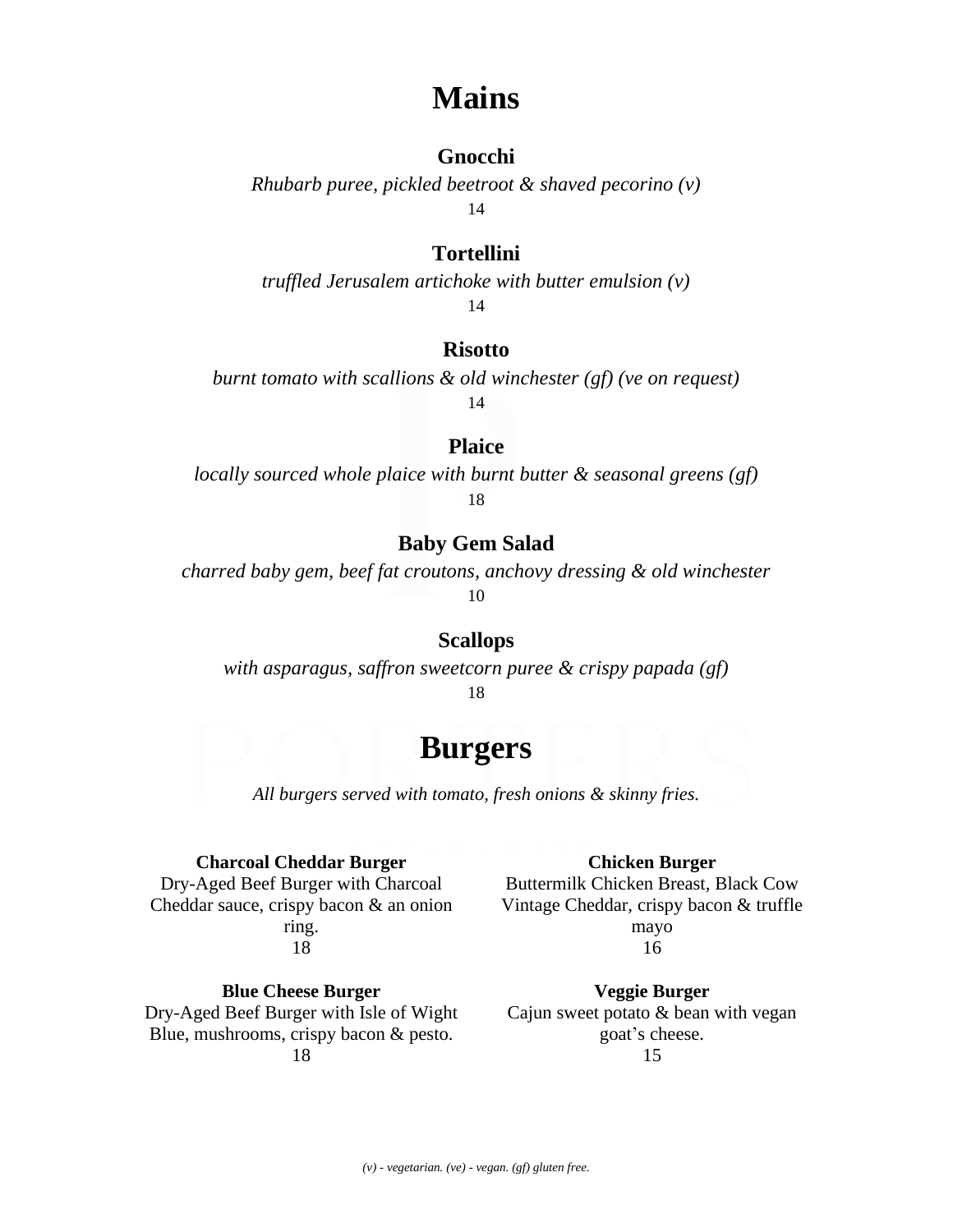# **Dry Aged Steaks**

# *Please ask your server for today's available cuts.*

Our dry-aged steaks take a little longer to prepare than a regular steak (which we also offer on our menu should you be short on time), and this is because they're a very different product.

We source all of our dry-aged beef from Olly Woolnough of Meat Matters on the Gower Peninsula in Wales. Olly takes the highest quality grass-fed beef and nurtures it in his temperature-controlled ageing rooms for 40- 60 days.

When the beef arrives with us we then place it in our own ageing cabinet, which is lined with Himalayan pink rock-salt, for a further 30 days.

The salt draws moisture from the meat, creating a greater concentration of flavour, while during the ageing process the beef's natural enzymes break down the connective tissue in the muscle, leading to more tender beef (don't be put off by the near-black colour on the outside of the meat, it is still a beautiful pink inside).

Our skilled chefs then cook each steak for around 20-25 minutes before allowing the meat to rest for the same amount of time again: this enables the juices to redistribute, resulting in soft, tender meat. We think you'll agree, our steaks are worth the wait.

This is what dining at Porters is all about: big-flavoured steaks from our ageing cabinet, aged for a minimum of 45 days. Due to the nature of the ageing process, there is a limited availability of each cut, so please ask your server for today's available cuts.

All sharing steaks come with your choice of sides and sauce.



*(v) - vegetarian. (ve) - vegan. (gf) gluten free.*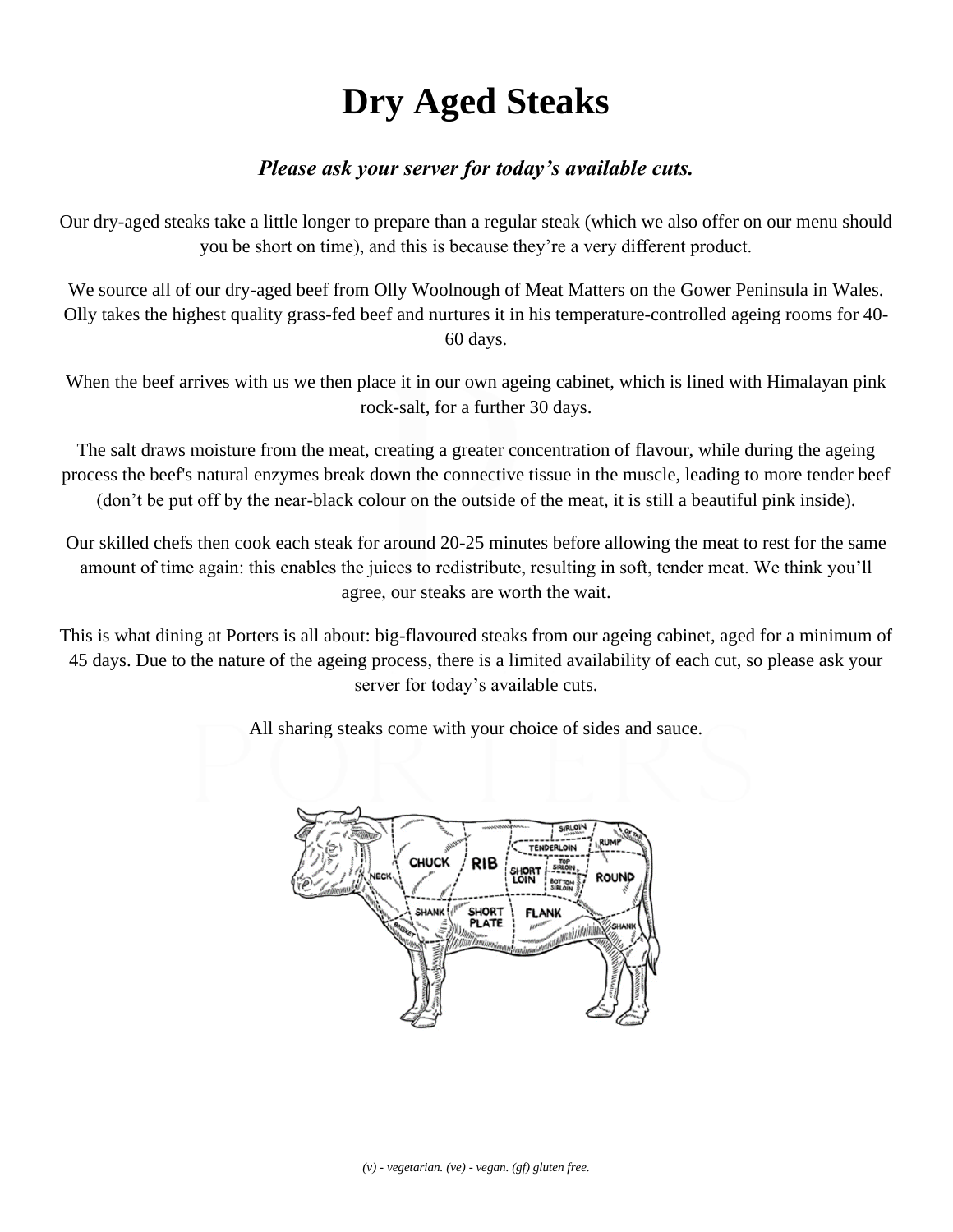# **Fresh-Cut Steaks**

## **Dairy Beef Fillet 6oz**

*Served with skin-on chunky chips and bearnaise sauce*

The fillet is a very tender steak muscle which comes from the lower middle of the back and forms part of the sirloin. The fillet muscle is so tender because it does the least work. It is also a very lean cut with little fat running through it, which means it doesn't have quite so much flavour as other steak cuts.

48

## **Rib-eye 12oz**

#### *Served with skin-on chunky chips and bearnaise sauce*

Considered one of the tastiest and most elegantly flavoured of steaks, rib-eye steaks are cut from the main muscle attached to the spine – the meat most often used for superior roasting cuts, either rib roasts that still have the bone attached, or deboned rib-meat roasts. The special appeal of rib-eye steaks is that they have a rich marbling of fat throughout them, which gives guaranteed flavour and succulence.

34

## **Sirloin 12oz**

#### *Served with skin-on chunky chips and bearnaise sauce*

This well-flavoured steak needs to be cooked carefully and rested properly to ensure it is not chewy. Cut from the large back muscle attached to the spine, opposite the long thin fillet steak, it has a bigger, beefier flavour than fillet or rib-eye steaks, meaning it is more suitable for highly flavoured sauces, including those with onion or a small amount of chilli.

29

#### **Rump 10oz**

#### *Served with skin-on chunky chips and bearnaise sauce*

Rump steaks are a lean cut with little fat, which can make it a little less tender than others. The traditional slice of rump steak, cut across the whole primal, yields a cross-section of several muscles with the grains running different ways. This results in varying degrees of tenderness across the meat.

20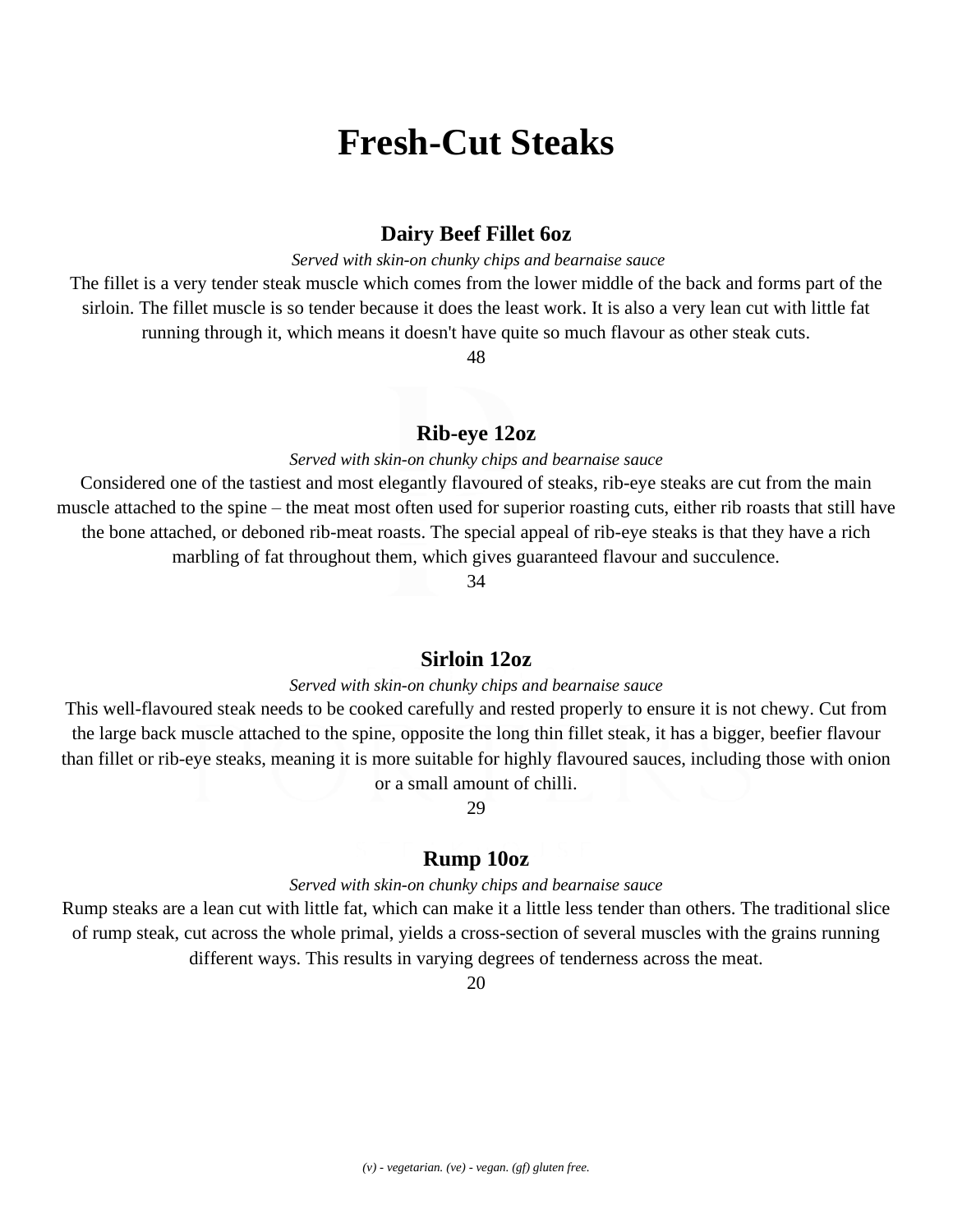# **Sides**

*all sides priced at 5*

**Skin-on Chunky Chips** *lightly seasoned with sea salt (ve) (gf)*

**Skinny Fries** *with truffle, rosemary & parmesan (v)*

**Truffle Mac 'n' Cheese** *our signature creamy truffle macaroni cheese (v)*

**Sautéed New Potatoes**  *in a rosemary, thyme & garlic butter (v)*

> **Creamy Mashed Potato** *fluffy & buttery (v)*

**Garlic Mushrooms** *pan-fried in garlic butter (v)*

**Homemade Onion Rings** *made to order in a light, crispy cajun batter (ve)*

**Buttered Greens** *rainbow chard in a butter reduction (v)*

> **Mediterranean Salad** *our signature greek salad (v)*

# **Sauces**

*all priced at 4*

*Porters Bulleit Bourbon Sauce Aged-Beef Demi-Glace Stilton Peppercorn Bearnaise Garlic butter*